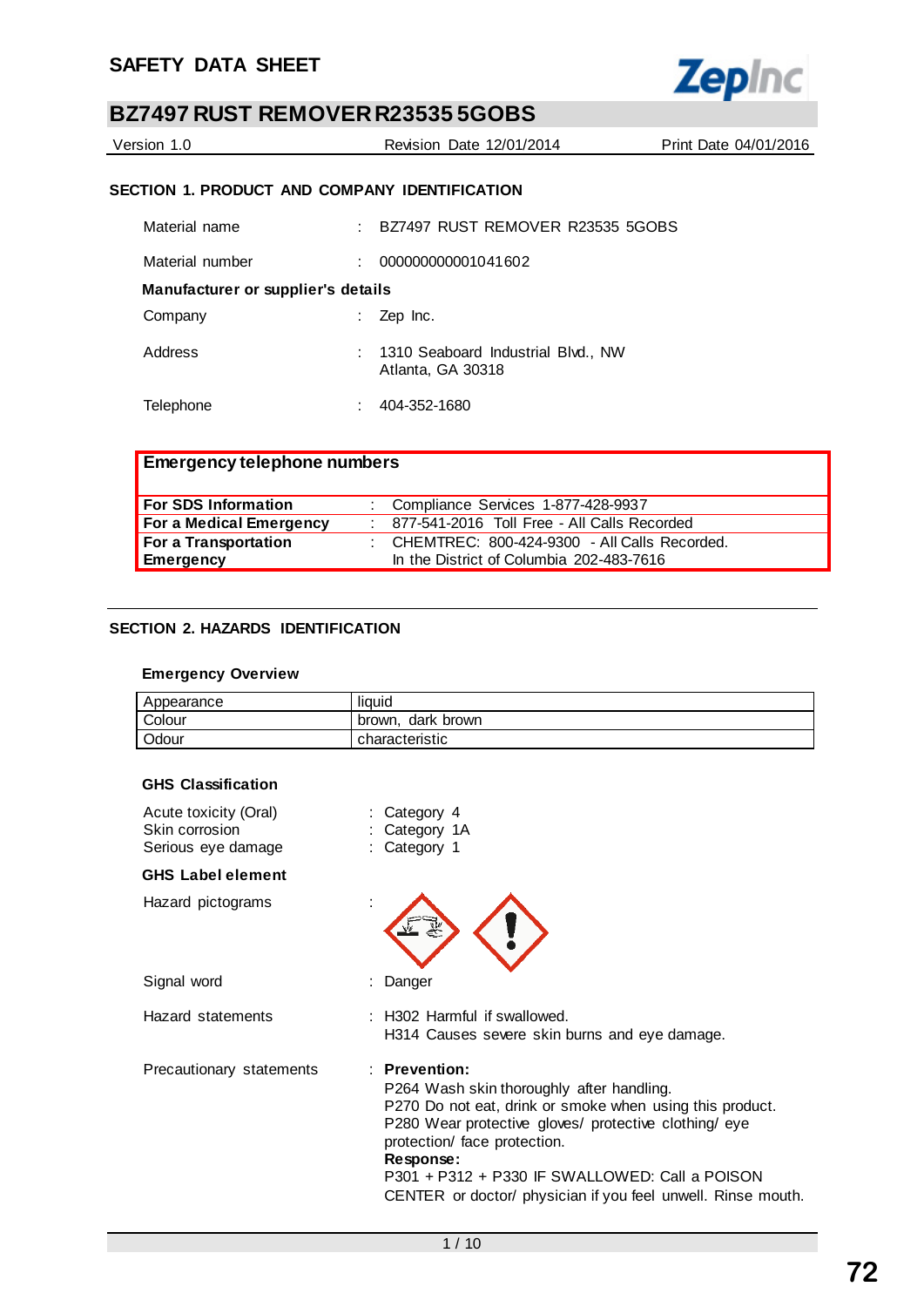

| Version 1.0                     | Revision Date 12/01/2014                                                                                                                                                                                                                                                                                                                                                                                                                                                                                                                                                                                                                                                                                                                                                 | Print Date 04/01/2016 |
|---------------------------------|--------------------------------------------------------------------------------------------------------------------------------------------------------------------------------------------------------------------------------------------------------------------------------------------------------------------------------------------------------------------------------------------------------------------------------------------------------------------------------------------------------------------------------------------------------------------------------------------------------------------------------------------------------------------------------------------------------------------------------------------------------------------------|-----------------------|
|                                 | P303 + P361 + P353 IF ON SKIN (or hair): Remove/ Take off<br>immediately all contaminated clothing. Rinse skin with water/<br>shower.<br>P304 + P340 + P310 IF INHALED: Remove victim to fresh air<br>and keep at rest in a position comfortable for breathing.<br>Immediately call a POISON CENTER or doctor/ physician.<br>P305 + P351 + P338 + P310 IF IN EYES: Rinse cautiously with<br>water for several minutes. Remove contact lenses, if present<br>and easy to do. Continue rinsing. Immediately call a POISON<br>CENTER or doctor/ physician.<br>P363 Wash contaminated clothing before reuse.<br>P331 Do NOT induce vomiting.<br>Storage:<br>P405 Store locked up.<br>Disposal:<br>P501 Dispose of contents/container in accordance with local<br>regulation. |                       |
| <b>Potential Health Effects</b> |                                                                                                                                                                                                                                                                                                                                                                                                                                                                                                                                                                                                                                                                                                                                                                          |                       |
| Carcinogenicity:                |                                                                                                                                                                                                                                                                                                                                                                                                                                                                                                                                                                                                                                                                                                                                                                          |                       |
| <b>IARC</b>                     | No component of this product present at levels greater than or<br>equal to 0.1% is identified as probable, possible or confirmed<br>human carcinogen by IARC.                                                                                                                                                                                                                                                                                                                                                                                                                                                                                                                                                                                                            |                       |
| <b>ACGIH</b>                    | No component of this product present at levels greater than or<br>equal to 0.1% is identified as a carcinogen or potential<br>carcinogen by ACGIH.                                                                                                                                                                                                                                                                                                                                                                                                                                                                                                                                                                                                                       |                       |
| <b>OSHA</b>                     | No component of this product present at levels greater than or<br>equal to 0.1% is identified as a carcinogen or potential<br>carcinogen by OSHA.                                                                                                                                                                                                                                                                                                                                                                                                                                                                                                                                                                                                                        |                       |
| <b>NTP</b>                      | No component of this product present at levels greater than or<br>equal to 0.1% is identified as a known or anticipated carcinogen<br>by NTP.                                                                                                                                                                                                                                                                                                                                                                                                                                                                                                                                                                                                                            |                       |

## **SECTION 3. COMPOSITION/INFORMATION ON INGREDIENTS**

Substance / Mixture : Mixture

#### **Hazardous components**

| ⊩Chemical Name                | CAS-No.    | Concentration [%]    |
|-------------------------------|------------|----------------------|
| orthophosphoric acid          | 7664-38-2  | $\vert$ >= 20 - < 30 |
| Alcohols, C10-14, ethoxylated | 66455-15-0 | l >= 5 - < 10 ·      |

#### **SECTION 4. FIRST AID MEASURES**

| General advice | : Consult a physician.<br>Show this safety data sheet to the doctor in attendance.<br>Do not leave the victim unattended. |
|----------------|---------------------------------------------------------------------------------------------------------------------------|
| If inhaled     | : Remove person to fresh air. If signs/symptoms continue, get<br>medical attention.                                       |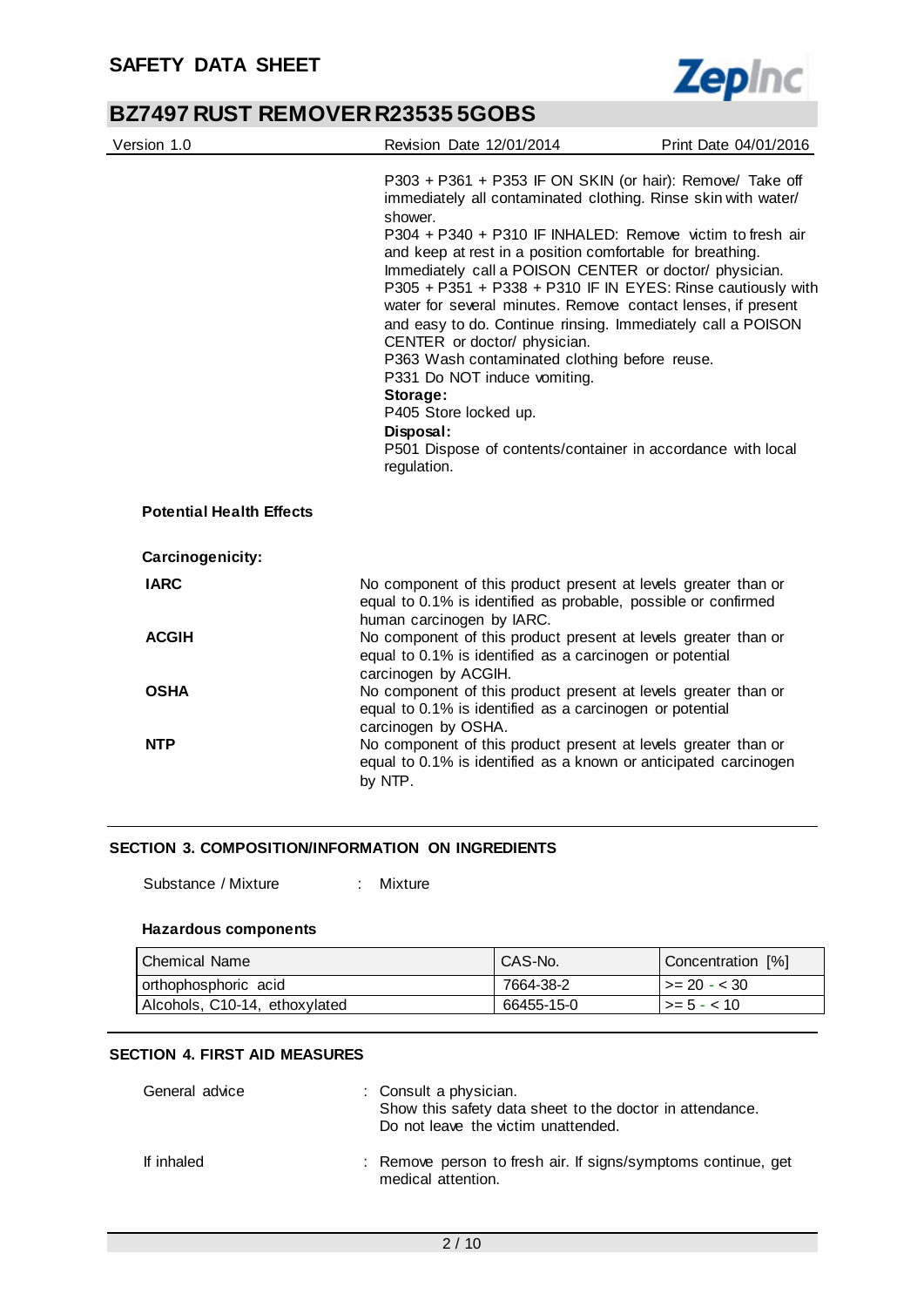

| Version 1.0             | <b>Revision Date 12/01/2014</b>                                                                                                                                                                                                        | Print Date 04/01/2016 |
|-------------------------|----------------------------------------------------------------------------------------------------------------------------------------------------------------------------------------------------------------------------------------|-----------------------|
| In case of skin contact | : In case of contact, immediately flush skin with plenty of water.<br>Take off contaminated clothing and shoes immediately.<br>Get medical attention if irritation develops and persists.<br>Wash contaminated clothing before re-use. |                       |
| In case of eye contact  | : Remove contact lenses.<br>If eye irritation persists, consult a specialist.                                                                                                                                                          |                       |
| If swallowed            | : Keep respiratory tract clear.<br>Do not give milk or alcoholic beverages.<br>Never give anything by mouth to an unconscious person.<br>If symptoms persist, call a physician.                                                        |                       |

### **SECTION 5. FIREFIGHTING MEASURES**

| Suitable extinguishing media                     | : Dry chemical                                                                                               |
|--------------------------------------------------|--------------------------------------------------------------------------------------------------------------|
| Unsuitable extinguishing<br>media                | : High volume water jet                                                                                      |
| Hazardous combustion<br>products                 | : Carbon dioxide (CO2)<br>Carbon monoxide<br>Smoke<br>Phosphorus compounds                                   |
| Specific extinguishing<br>methods                | : Use extinguishing measures that are appropriate to local<br>circumstances and the surrounding environment. |
| Special protective equipment<br>for firefighters | : Wear self-contained breathing apparatus for firefighting if<br>necessary.                                  |

### **SECTION 6. ACCIDENTAL RELEASE MEASURES**

| Personal precautions,<br>protective equipment and<br>emergency procedures | : Use personal protective equipment.<br>Ensure adequate ventilation.<br>Refer to protective measures listed in sections 7 and 8.                                                                 |
|---------------------------------------------------------------------------|--------------------------------------------------------------------------------------------------------------------------------------------------------------------------------------------------|
| Environmental precautions                                                 | : Prevent further leakage or spillage.<br>Clean contaminated floors and objects thoroughly while<br>observing environmental regulations.                                                         |
| Methods and materials for<br>containment and cleaning up                  | : Soak up with inert absorbent material (e.g. sand, silica gel,<br>acid binder, universal binder, sawdust).<br>Sweep up or vacuum up spillage and collect in suitable<br>container for disposal. |

## **SECTION 7. HANDLING AND STORAGE**

| Advice on safe handling     | : For personal protection see section 8.<br>Smoking, eating and drinking should be prohibited in the<br>application area. |
|-----------------------------|---------------------------------------------------------------------------------------------------------------------------|
| Conditions for safe storage | : Keep container tightly closed in a dry and well-ventilated                                                              |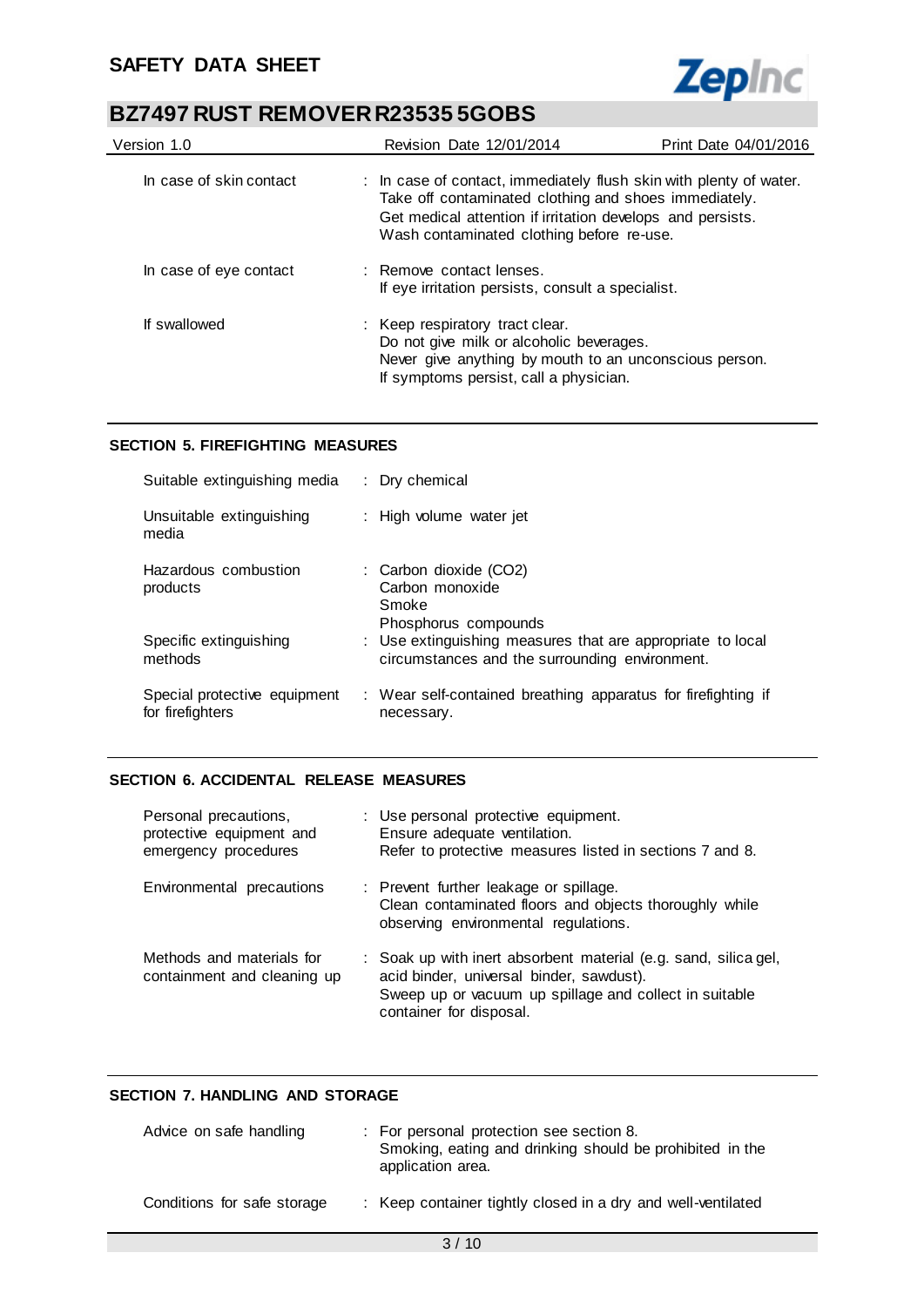

| Version 1.0        | <b>Revision Date 12/01/2014</b>                                                                                                              | Print Date 04/01/2016 |
|--------------------|----------------------------------------------------------------------------------------------------------------------------------------------|-----------------------|
|                    | place.<br>Observe label precautions.<br>Electrical installations / working materials must comply with<br>the technological safety standards. |                       |
| Materials to avoid | : Keep away from metals.<br>Store and keep away from bases and alkalies.                                                                     |                       |

## **SECTION 8. EXPOSURE CONTROLS/PERSONAL PROTECTION**

| Components           | CAS-No.   | Value type<br>(Form of<br>exposure) | Control<br>parameters /<br>Permissible<br>concentration | <b>Basis</b> |
|----------------------|-----------|-------------------------------------|---------------------------------------------------------|--------------|
| orthophosphoric acid | 7664-38-2 | <b>TWA</b>                          | 1 mg/m $3$                                              | <b>ACGIH</b> |
|                      |           | <b>STEL</b>                         | $3$ mg/m $3$                                            | <b>ACGIH</b> |
|                      |           | <b>TWA</b>                          | 1 $mg/m3$                                               | NIOSH REL    |
|                      |           | ST                                  | $3$ mg/m $3$                                            | NIOSH REL    |
|                      |           | <b>TWA</b>                          | 1 $mg/m3$                                               | OSHA Z-1     |
|                      |           | <b>TWA</b>                          | 1 $mg/m3$                                               | OSHA P0      |
|                      |           | <b>STEL</b>                         | $3$ mg/m $3$                                            | OSHA P0      |

## **Components with workplace control parameters**

### **Personal protective equipment**

| Respiratory protection   | : Use respiratory protection unless adequate local exhaust<br>ventilation is provided or exposure assessment demonstrates<br>that exposures are within recommended exposure guidelines. |
|--------------------------|-----------------------------------------------------------------------------------------------------------------------------------------------------------------------------------------|
| Hand protection          |                                                                                                                                                                                         |
| Remarks                  | : The suitability for a specific workplace should be discussed<br>with the producers of the protective gloves.                                                                          |
| Eye protection           | : Safety glasses                                                                                                                                                                        |
| Skin and body protection | : impervious clothing<br>Choose body protection according to the amount and<br>concentration of the dangerous substance at the work place.                                              |
| Hygiene measures         | : When using do not eat or drink.<br>When using do not smoke.<br>Wash hands before breaks and at the end of workday.                                                                    |

## **SECTION 9. PHYSICAL AND CHEMICAL PROPERTIES**

| Appearance | $:$ liquid          |
|------------|---------------------|
| Colour     | : brown, dark brown |
| Odour      | : characteristic    |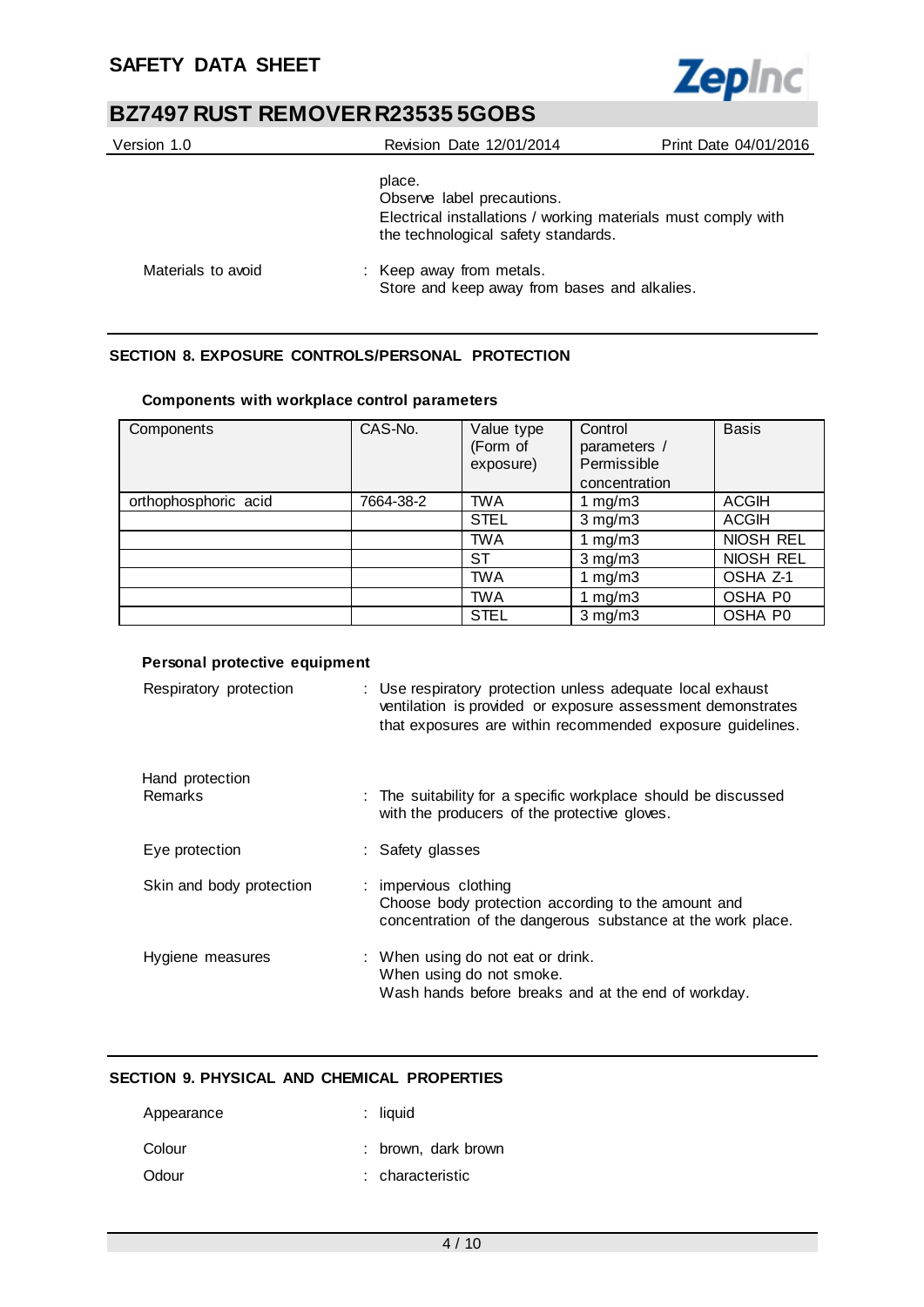

| Version 1.0                                | Revision Date 12/01/2014      | Print Date 04/01/2016 |
|--------------------------------------------|-------------------------------|-----------------------|
| Odour Threshold                            | : no data available           |                       |
| pH                                         | $: 1 - 1.2$                   |                       |
| Boiling point                              | : $107 °C$                    |                       |
| Flash point                                | does not flash                |                       |
| Evaporation rate                           | : 1                           |                       |
| Upper explosion limit                      | : no data available           |                       |
| Lower explosion limit                      | : no data available           |                       |
| Vapour pressure                            | : no data available           |                       |
| Relative vapour density                    | : no data available           |                       |
| Density                                    | : $1.202$ g/cm3               |                       |
| Solubility(ies)                            |                               |                       |
| Water solubility                           | : soluble                     |                       |
| Partition coefficient: n-<br>octanol/water | : no data available           |                       |
| Auto-ignition temperature                  | : not determined              |                       |
| Thermal decomposition                      | : no data available           |                       |
| Viscosity                                  |                               |                       |
| Viscosity, kinematic                       | : 7.1 mm2/s (20 $^{\circ}$ C) |                       |

## **SECTION 10. STABILITY AND REACTIVITY**

| Reactivity                            | Stable                                                                  |
|---------------------------------------|-------------------------------------------------------------------------|
| Chemical stability                    | : Stable under normal conditions.                                       |
| Possibility of hazardous<br>reactions | : No decomposition if stored and applied as directed.                   |
| Conditions to avoid                   | ∴no data available                                                      |
| Incompatible materials                | Bases<br>Metals                                                         |
| Hazardous decomposition<br>products   | : Carbon monoxide, carbon dioxide and unburned<br>hydrocarbons (smoke). |

## **SECTION 11. TOXICOLOGICAL INFORMATION**

#### **Acute toxicity**

## **Product:**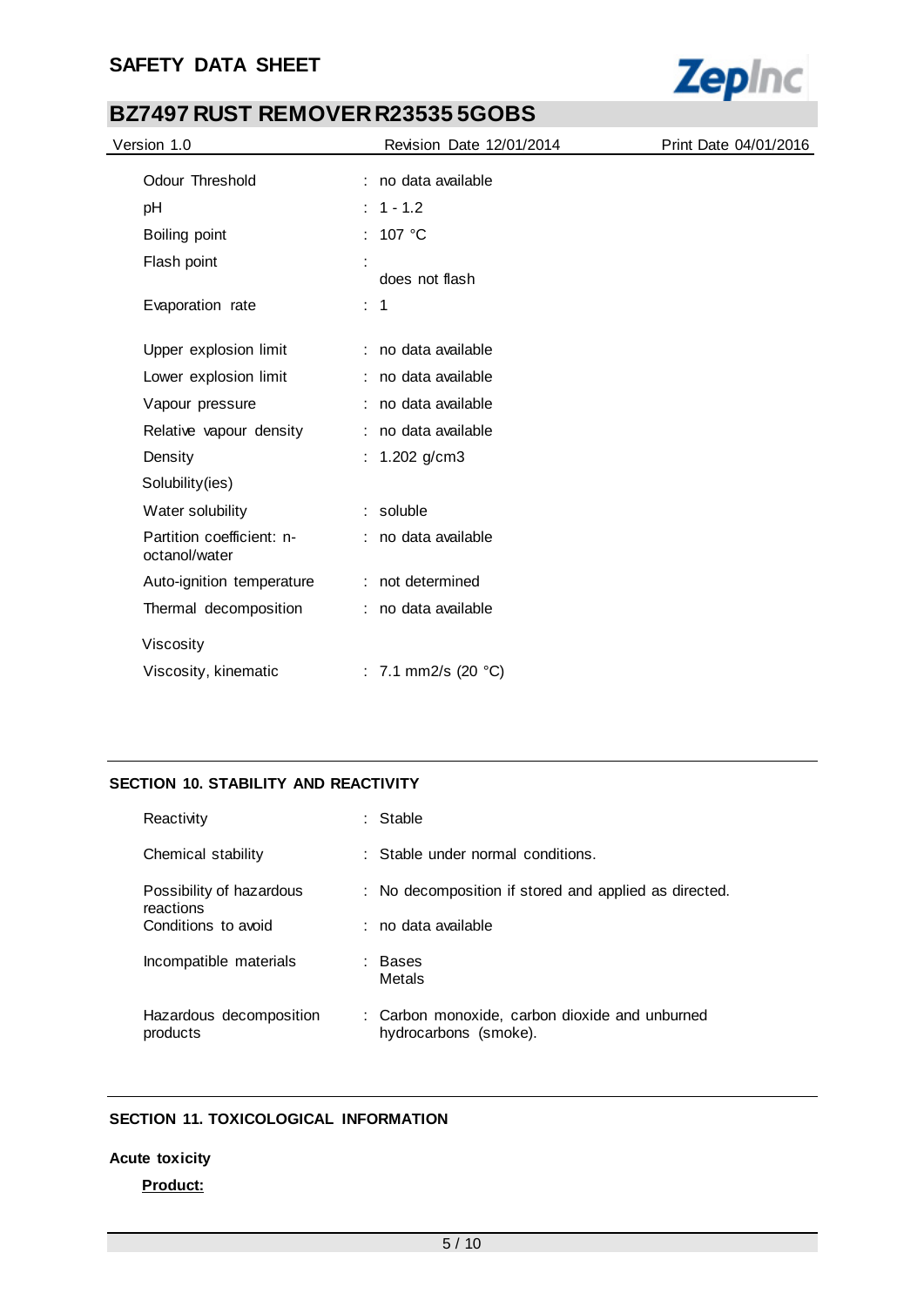

| Version 1.0                                             | Revision Date 12/01/2014                                              | Print Date 04/01/2016 |
|---------------------------------------------------------|-----------------------------------------------------------------------|-----------------------|
| Acute oral toxicity                                     | : Acute toxicity estimate : 1,667 mg/kg<br>Method: Calculation method |                       |
| <b>Skin corrosion/irritation</b>                        |                                                                       |                       |
| Product:                                                |                                                                       |                       |
| Remarks: Extremely corrosive and destructive to tissue. |                                                                       |                       |
| Serious eye damage/eye irritation                       |                                                                       |                       |
| Product:                                                |                                                                       |                       |
| Remarks: May cause irreversible eye damage.             |                                                                       |                       |
| Respiratory or skin sensitisation                       |                                                                       |                       |
| no data available                                       |                                                                       |                       |
| <b>Germ cell mutagenicity</b>                           |                                                                       |                       |
| no data available                                       |                                                                       |                       |
| Carcinogenicity                                         |                                                                       |                       |
| no data available                                       |                                                                       |                       |
| <b>Reproductive toxicity</b>                            |                                                                       |                       |
| no data available                                       |                                                                       |                       |
| orthophosphoric acid:<br>Alcohols, C10-14, ethoxylated: |                                                                       |                       |
| STOT - single exposure                                  |                                                                       |                       |
| no data available                                       |                                                                       |                       |
| <b>STOT - repeated exposure</b>                         |                                                                       |                       |
| no data available                                       |                                                                       |                       |
| <b>Aspiration toxicity</b>                              |                                                                       |                       |
| no data available                                       |                                                                       |                       |
| <b>Further information</b>                              |                                                                       |                       |
| Product:                                                |                                                                       |                       |
| Remarks: no data available                              |                                                                       |                       |
|                                                         |                                                                       |                       |
| <b>SECTION 12. ECOLOGICAL INFORMATION</b>               |                                                                       |                       |
|                                                         |                                                                       |                       |
| Ecotoxicity                                             |                                                                       |                       |
| no data available                                       |                                                                       |                       |
| Persistence and degradability                           |                                                                       |                       |
| no data available<br><b>Bioaccumulative potential</b>   |                                                                       |                       |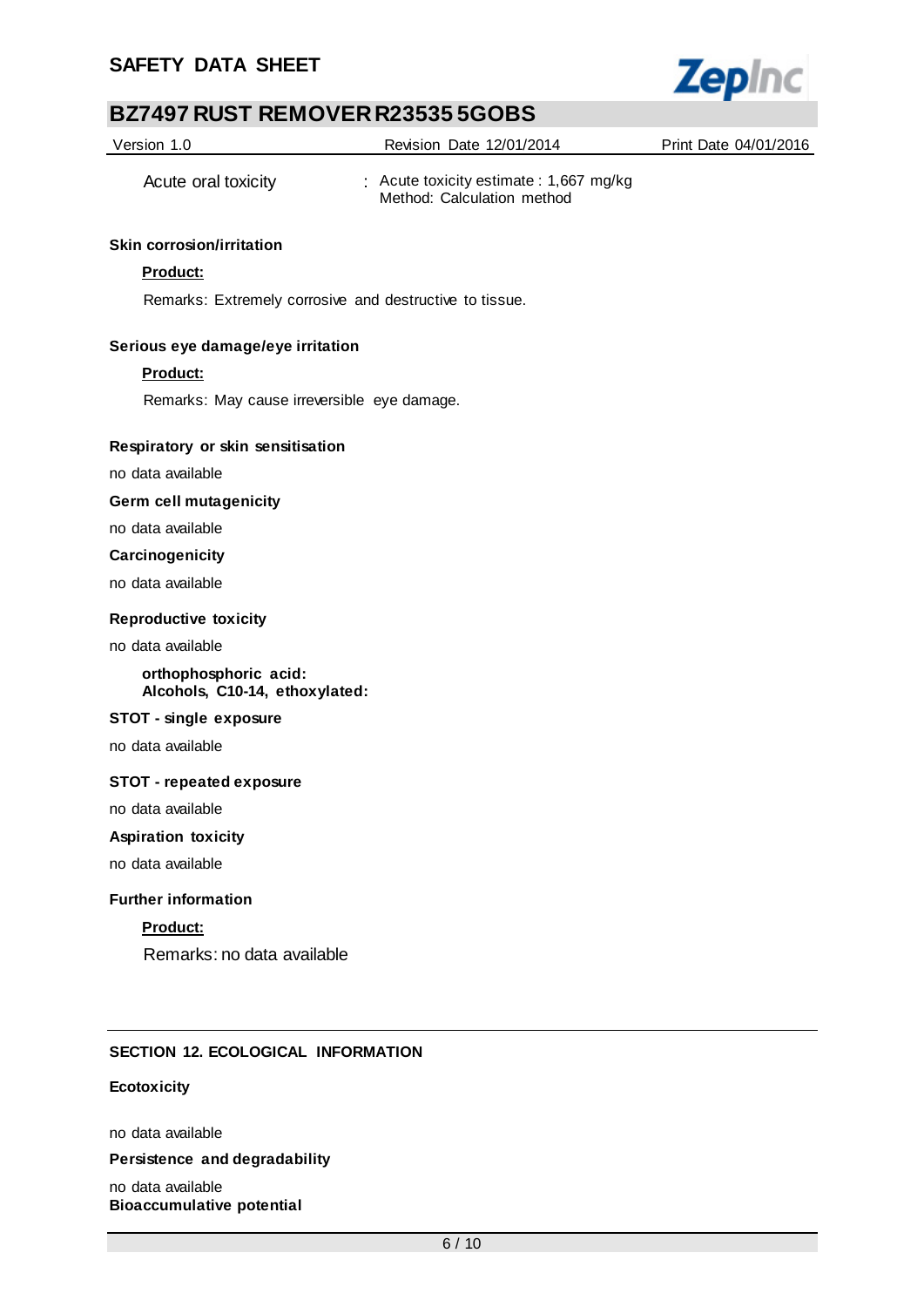

| Version 1.0                                | Revision Date 12/01/2014                                                                                                                                                       | Print Date 04/01/2016 |
|--------------------------------------------|--------------------------------------------------------------------------------------------------------------------------------------------------------------------------------|-----------------------|
| Product:                                   |                                                                                                                                                                                |                       |
| Partition coefficient: n-<br>octanol/water | : Remarks: no data available                                                                                                                                                   |                       |
| <b>Mobility in soil</b>                    |                                                                                                                                                                                |                       |
| no data available                          |                                                                                                                                                                                |                       |
| Other adverse effects                      |                                                                                                                                                                                |                       |
| no data available<br><b>Product:</b>       |                                                                                                                                                                                |                       |
| Regulation                                 | 40 CFR Protection of Environment; Part 82 Protection of<br>Stratospheric Ozone - CAA Section 602 Class I<br>Substances                                                         |                       |
| Remarks                                    | This product neither contains, nor was manufactured<br>with a Class I or Class II ODS as defined by the U.S.<br>Clean Air Act Section 602 (40 CFR 82, Subpt. A, App.A<br>+ B). |                       |
| Additional ecological<br>information       | : no data available                                                                                                                                                            |                       |

## **SECTION 13. DISPOSAL CONSIDERATIONS**

| Disposal methods       |                                                                                                                                                                                 |
|------------------------|---------------------------------------------------------------------------------------------------------------------------------------------------------------------------------|
| Waste from residues    | : Do not dispose of waste into sewer.<br>Do not contaminate ponds, waterways or ditches with<br>chemical or used container.<br>Dispose of in accordance with local regulations. |
| Contaminated packaging | : Empty remaining contents.<br>Dispose of as unused product.<br>Do not re-use empty containers.                                                                                 |

## **SECTION 14. TRANSPORT INFORMATION**

#### **International regulation**

| <b>IATA-DGR</b>                         |                                                                    |
|-----------------------------------------|--------------------------------------------------------------------|
| UN/ID No.                               | : 3264                                                             |
| Proper shipping name                    | : Corrosive liquid, acidic, inorganic, n.o.s.<br>(PHOSPHORIC ACID) |
| Class                                   | : 8                                                                |
| Packing group                           | : II                                                               |
| Labels                                  | : 8                                                                |
| Packing instruction (cargo<br>aircraft) | : 855                                                              |
| Packing instruction                     | : 851                                                              |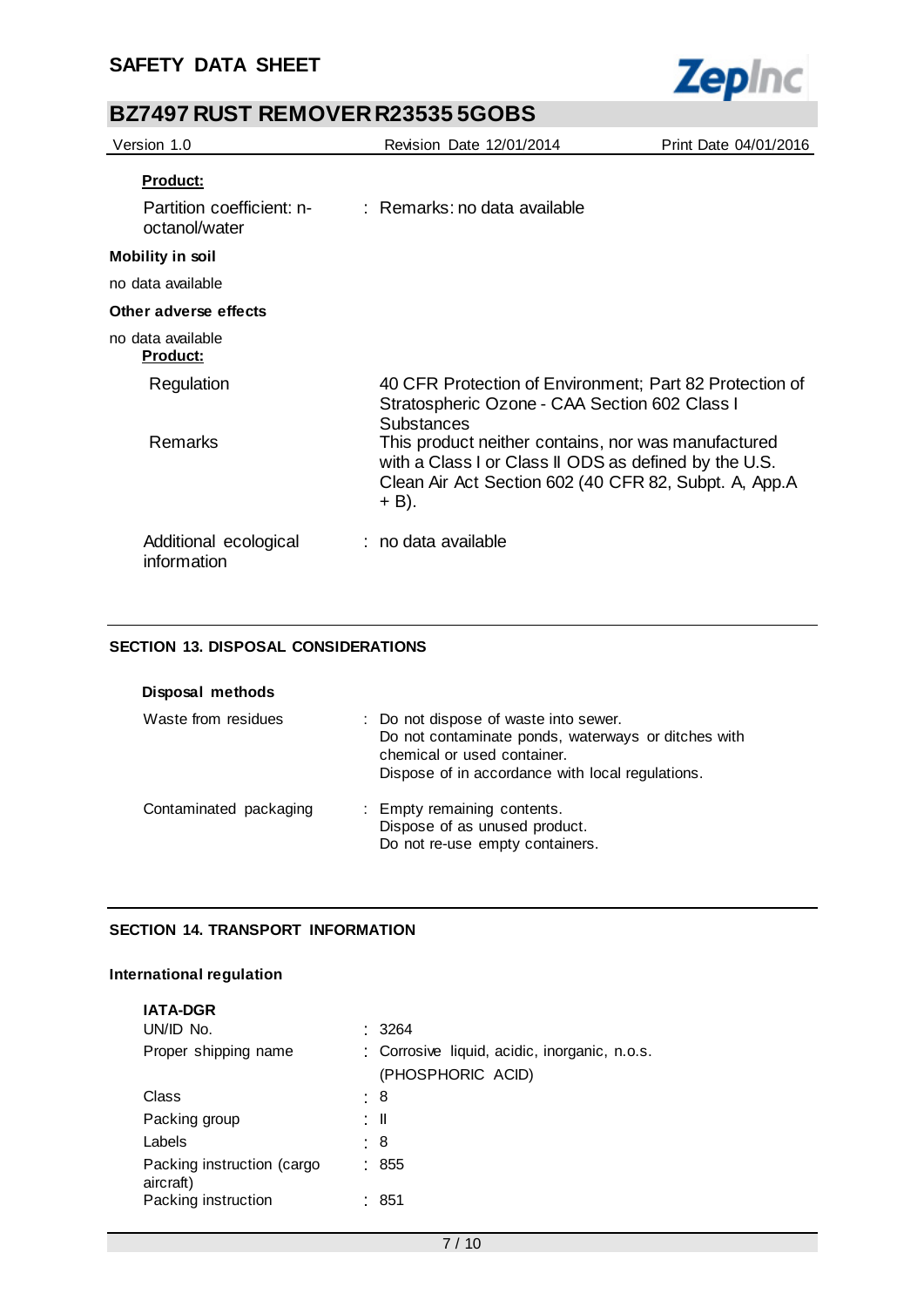

| Version 1.0          | <b>Revision Date 12/01/2014</b>               | Print Date 04/01/2016 |
|----------------------|-----------------------------------------------|-----------------------|
| (passenger aircraft) |                                               |                       |
| <b>IMDG-Code</b>     |                                               |                       |
| UN number            | .3264                                         |                       |
| Proper shipping name | : CORROSIVE LIQUID, ACIDIC, INORGANIC, N.O.S. |                       |
|                      | (PHOSPHORIC ACID)                             |                       |
| Class                | : 8                                           |                       |
| Packing group        | : II                                          |                       |
| Labels               | $\therefore$ 8                                |                       |
| EmS Code             | $:$ F-A, S-B                                  |                       |
| Marine pollutant     | : no                                          |                       |
|                      |                                               |                       |

## **Transport in bulk according to Annex II of MARPOL 73/78 and the IBC Code**

Not applicable for product as supplied.

### **National Regulations**

| <b>49 CFR</b><br>UN/ID/NA number | .3264                                                              |
|----------------------------------|--------------------------------------------------------------------|
| Proper shipping name             | : Corrosive liquid, acidic, inorganic, n.o.s.<br>(PHOSPHORIC ACID) |
| Class                            | : 8                                                                |
| Packing group                    | : II                                                               |
| Labels                           | : 8                                                                |
| <b>ERG Code</b>                  | : 154                                                              |
| Marine pollutant                 | : no                                                               |
| Special precautions for user     |                                                                    |

not applicable

### **SECTION 15. REGULATORY INFORMATION**

## **EPCRA - Emergency Planning and Community Right-to-Know Act**

### **CERCLA Reportable Quantity**

| Components           | CAS-No.   | (lbs) | Component RQ   Calculated product RQ<br>(lbs) |
|----------------------|-----------|-------|-----------------------------------------------|
| orthophosphoric acid | 7664-38-2 | 5000  |                                               |

\*: Calculated RQ exceeds reasonably attainable upper limit.

## **SARA 304 Extremely Hazardous Substances Reportable Quantity**

This material does not contain any components with a section 304 EHS RQ.

**SARA 311/312 Hazards** : Acute Health Hazard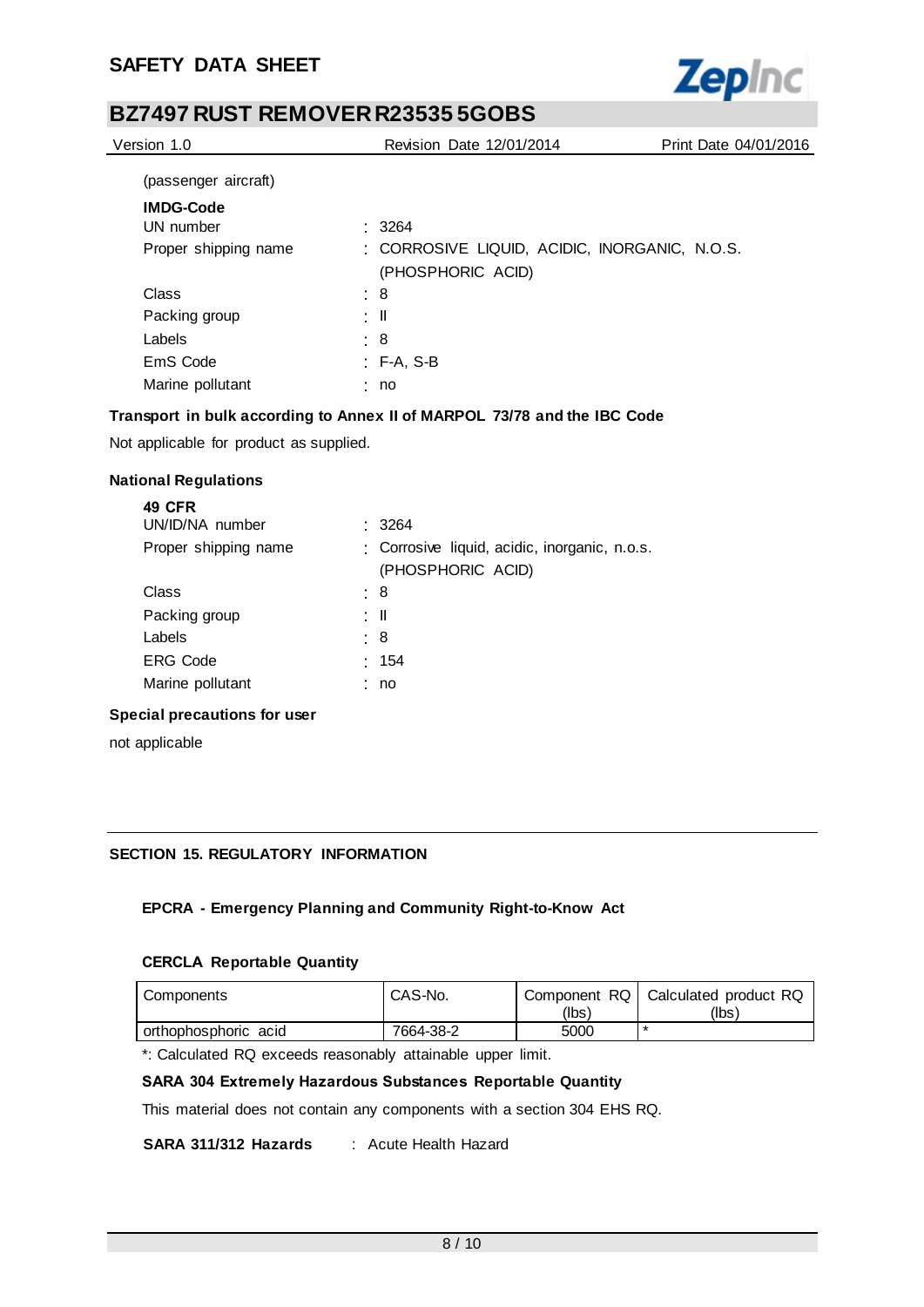

| Version 1.0               | <b>Revision Date 12/01/2014</b>                                                                                                                                                                        | Print Date 04/01/2016                                                                                                  |  |  |
|---------------------------|--------------------------------------------------------------------------------------------------------------------------------------------------------------------------------------------------------|------------------------------------------------------------------------------------------------------------------------|--|--|
| <b>SARA 302</b>           |                                                                                                                                                                                                        | : SARA 302: No chemicals in this material are subject to the<br>reporting requirements of SARA Title III, Section 302. |  |  |
| <b>SARA 313</b>           | : SARA 313: This material does not contain any chemical<br>components with known CAS numbers that exceed the<br>threshold (De Minimis) reporting levels established by SARA<br>Title III, Section 313. |                                                                                                                        |  |  |
| <b>California Prop 65</b> | This product does not contain any chemicals known to State of<br>California to cause cancer, birth defects, or any other<br>reproductive harm.                                                         |                                                                                                                        |  |  |
|                           | The components of this product are reported in the following inventories:                                                                                                                              |                                                                                                                        |  |  |
| TSCA                      | On TSCA Inventory                                                                                                                                                                                      |                                                                                                                        |  |  |
| <b>DSL</b>                | All components of this product are on the Canadian DSL.                                                                                                                                                |                                                                                                                        |  |  |
| <b>AICS</b>               | On the inventory, or in compliance with the inventory                                                                                                                                                  |                                                                                                                        |  |  |
| <b>NZIoC</b>              | On the inventory, or in compliance with the inventory                                                                                                                                                  |                                                                                                                        |  |  |
| <b>PICCS</b>              | On the inventory, or in compliance with the inventory                                                                                                                                                  |                                                                                                                        |  |  |

## **Inventory Acronym and Validity Area Legend:**

AICS (Australia), DSL (Canada), IECSC (China), REACH (European Union), ENCS (Japan), ISHL (Japan), KECI (Korea), NZIoC (New Zealand), PICCS (Philippines), TSCA (USA)

On the inventory, or in compliance with the inventory

**PICCS** On the inventory, or in compliance with the inventory<br>**IECSC** On the inventory, or in compliance with the inventory

### **SECTION 16. OTHER INFORMATION**



Special hazard.

| <b>HEALTH</b>          | 3 |
|------------------------|---|
| <b>FLAMMABILITY</b>    | O |
| <b>PHYSICAL HAZARD</b> | O |

 $0 = not$  significant,  $1 =$ Slight,  $2 =$  Moderate,  $3 =$  High  $4 =$  Extreme,  $* =$  Chronic

OSHA GHS Label Information:



Signal w ord **: Danger:**<br>
Hazard statements : Harmful if

Hazard pictograms :

: Harmful if sw allowed. Causes severe skin burns and eye damage.